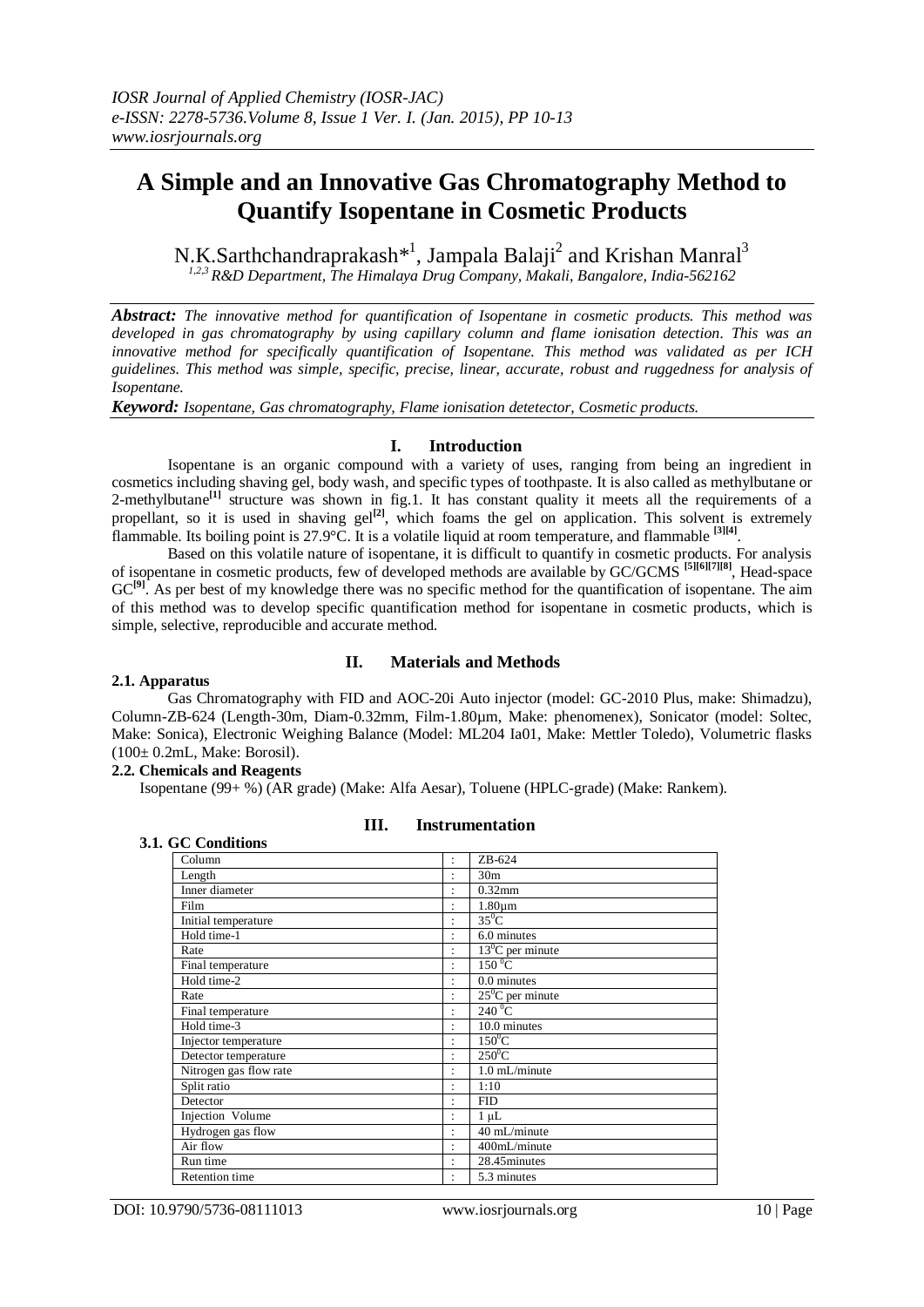# **IV. Methods**

# **4.1. Standard Solution Preparation**

Weighed accurately 1g  $(\pm 0.1g)$  of Isopentane standard in 100mL volumetric flask and dissolved in toluene and made up to mark with toluene.

# 4.2. **Sample Solution Preparation**

Weighed accurately 1g  $(\pm 0.1g)$  of sample which required to analyse in 100mL volumetric flask and dissolved in toluene and made up to mark with toluene

## **4.3. Sample Analysis**

Toluene which was used as a diluent was taken in to GC vial and inject for blank in GC. An Isopentane standard solution was taken in to a GC vial and injects for standard with replicate the injections up to six times; calculate the average area for standard. Sample solution was taken in to a GC vial and injects with replicate injection in GC, calculate the average area for sample. The chromatogram was shown in Fig.2.

# **V. Calculation**

$$
\% of Isopentane = \frac{(Average Sample Area)}{(Average Standard Area)} \times \frac{(Standard weight)}{(Sample weight)} \times (Standard purity)
$$

# **VI. Method Validation**

# **6.1. Specificity and Selectivity**

The specificity of the method was checked by injecting blank solution and sample solution. There was no interference from blank and excipients at the retention time of analyte peak.

## **6.2. Linearity**

Linearity was checked by preparing five concentrations of the substance ranging from 50% to 150%. A concentration of 1.00% solution was proposed in the procedure as a 100%. Hence, the test substance was prepared at concentrations of 0.50%, 0.75%, 1.00%, 1.25% and 1.50% for determining linearity. Estimations were carried out as per the procedure mentioned. Observations were recorded and a linearity curve was prepared using regression analysis. The correlation coefficient was 0.9995.Linearity graph was shown in Fig.3

## **6.3. Accuracy**

.

The accuracy of the method was determined by adding known amount of isopentane corresponding the following concentration levels of 0.5%, 1.0%and 1.5% to target analyte concentration(1%) along with the excipients in triplicate. The accuracy was calculated by the percentage of analyte recovered by the assay method. The accuracy results were shown in table1.

## **6.4. Precision**

The method precision, system precision and intermediate precision were calculated. The results were within the limits. Method precision results are shown in table2. The system precision and intermediate precision results were shown in table3.

## **6.5. Robustness of the Method**

Changing with the flow rate  $(\pm 0.2$ mL/minute) and temperature program, no change in area of Isopentane and RSD was within limits. It indicates robustness of the method.

# **6.6. Ruggedness of the Method**

Changing with different column (ZB-624 and DB-624) and different analyst the results were within limits. It indicates ruggedness of the method.

## **6.7. LOD and LOQ**

Method limit of detection was 0.01ppm and limit of quantification was 0.04ppm.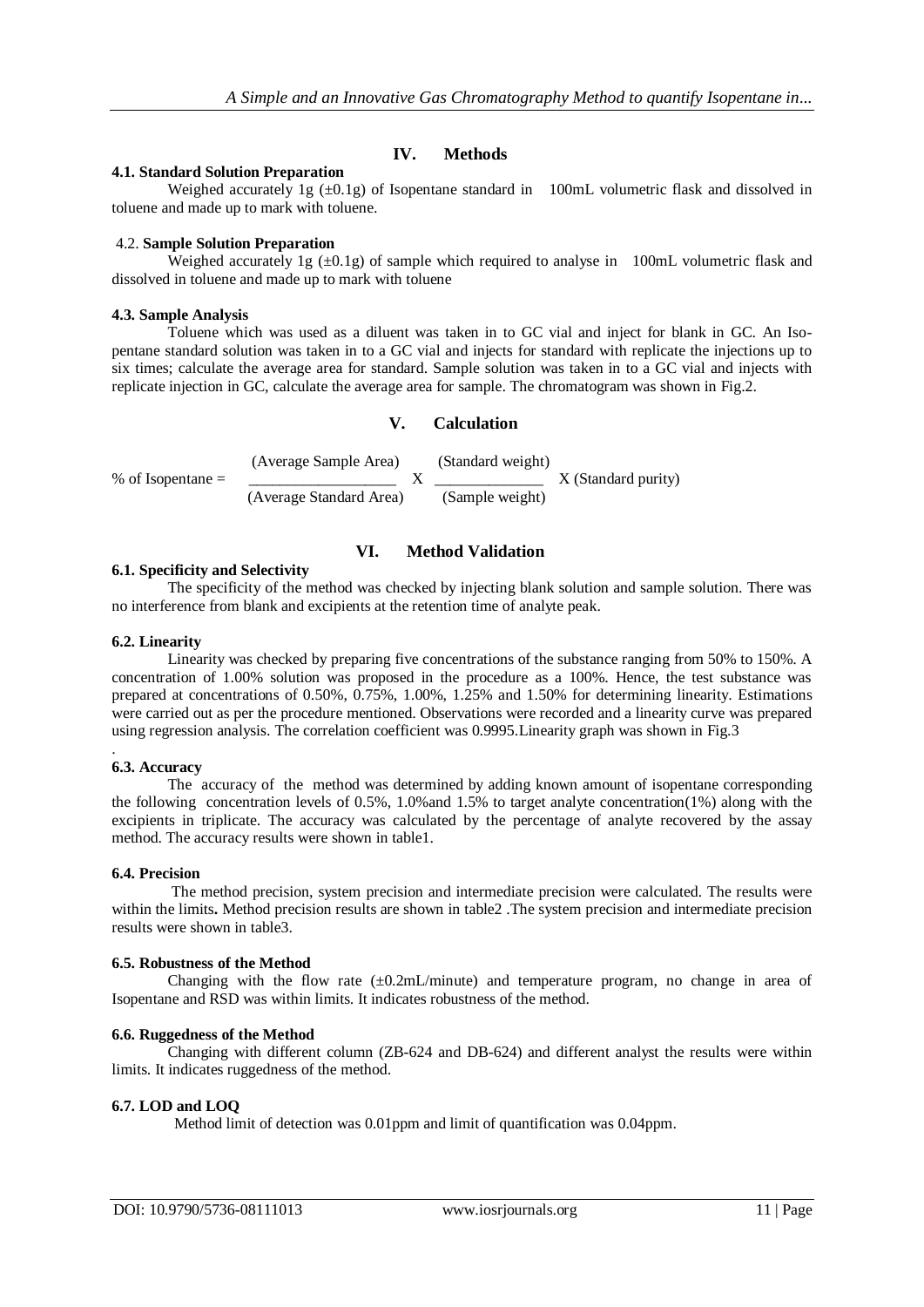# **VII. Results and Discussions**

The method was optimized based on using ZB-624 capillary column in gas chromatography. This method was validated as per ICH guidelines for specificity, linearity, accuracy, precision, robustness and ruggedness. The results were within limits.





**(Fig.3:** Linearity graph for Isopentane)

**Table 1:** Accuracy

| $1.4012$ $1.100$ and $0.70$ |                  |  |
|-----------------------------|------------------|--|
| Added amount $(\% )$        | Recovery $(\% )$ |  |
| 0.5                         | 96.40            |  |
|                             | 96.01            |  |
|                             | 95.21            |  |

| <b>Table 2:</b> Method Precision |               |  |
|----------------------------------|---------------|--|
| <b>Preparation</b>               | Assay $(\% )$ |  |
| Preparation-1                    | 102.41        |  |
| Preparation-2                    | 102.55        |  |
| Preparation-3                    | 103.18        |  |
| Preparation-4                    | 104.33        |  |
| Preparation-5                    | 108.30        |  |
| Preparation-6                    | 102.89        |  |
| Average                          | 103.94        |  |
| Standard deviation               | 2.24          |  |
| %RSD                             | 2.16%         |  |

#### **Table3:** System precision and Intermediate precision

| <b>Precision</b>        | $%$ RSD |
|-------------------------|---------|
| <b>System Precision</b> | 1.41%   |
| Intermediate Precision  | 1.64%   |